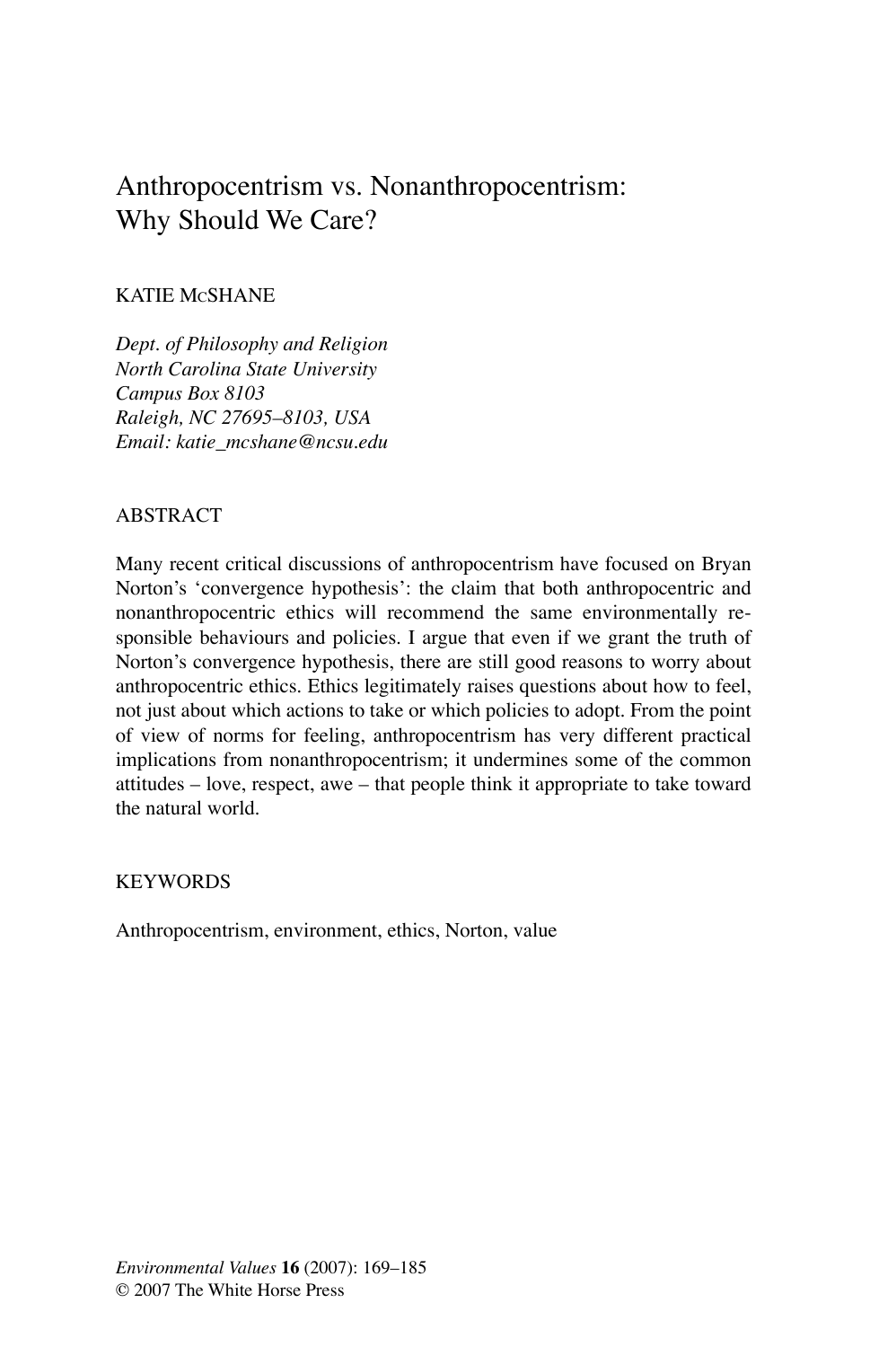For at least the last 30 years now, there has been a running debate among environmental ethicists about whether anthropocentrism can serve as an adequate foundation for environmental ethics. The most recent discussions of this issue have concerned Bryan Norton's ʻconvergence hypothesis' – the view that if we have a suitably sophisticated anthropocentrism, then in practice, anthropocentrism and nonanthropocentrism will converge.1 That is to say, they will both recommend the same environmentally responsible behaviours and policies. If this is so, then one might think the dispute between them is merely academic – a matter for ʻintramural philosophical debate', but nothing more.2

In this paper, I grant for the sake of argument that anthropocentric and nonanthropocentric ethics will converge when it comes to the policies and behaviours they recommend. I also grant that as practical ethicists, we should demand that there be an issue of practical importance at stake before we commit our time and energy (not to mention journal space, etc.) to addressing a theoretical dispute. If two theories have exactly the same practical implications, we shouldn't spend our time worrying about what other differences there might be between them. What I want to explore here is the question of what counts as a ʻpractical implication' of an ethical theory. In practical ethics, we often talk as though ethical questions are just questions about which actions to take or which policies to adopt. There is, however, a long history in ethics of being concerned with questions of how to feel, what attitudes to take toward different things in the world, which things to care about and how to care about them.<sup>3</sup> The aim of this paper is to consider what significance the differences between anthropocentrism and nonanthropocentrism might have from the point of view of these questions.

#### I. BACKGROUND

First, some definitional clarity. Different authors have offered different definitions of ʻanthropocentrism' and ʻnonanthropocentrism', so let me make clear at the outset what I take these terms to mean. Anthropocentrism, as I understand it, is the view that the nonhuman world has value only because, and insofar as, it directly or indirectly serves human interests.4 Nonanthropocentrism is just the denial of this – i.e., the view that it *isn't* the case that the nonhuman world has value only because, and insofar as, it directly or indirectly serves human interests<sup>5</sup>

One noteworthy feature of these definitions is that they remain silent on the issue of intrinsic value. There are two reason for this. First, there are quite a few different meanings of ʻintrinsic value' in use, many of which seem to carry robust metaphysical implications. Since anthropocentrism is a normative view, not a metaphysical (or even metaethical) view, its definition should avoid a commitment to particular metaphysical positions as far as possible. But second, and perhaps more to the point, it is not true that the only way to deny anthropocentrism is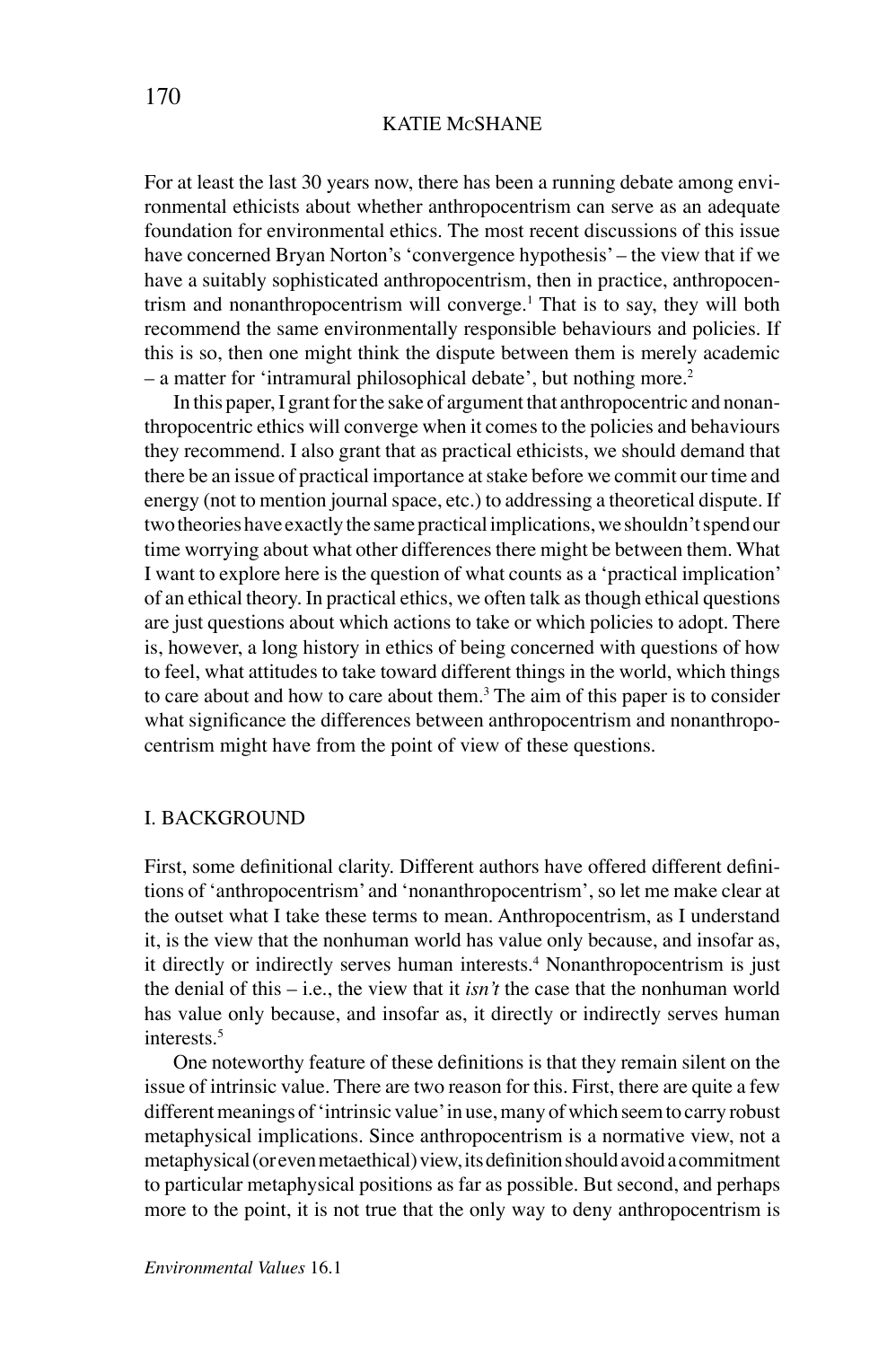to claim that nature has intrinsic value. One could deny anthropocentrism but claim that the value of every organism depends on the contribution it makes to the health of its ecosystem; one could deny anthropocentrism but claim that the value of every nonconscious being depends on whether conscious beings happen to care about it; one could deny anthropocentrism and claim that there is no such thing as intrinsic value at all; and so on.<sup>6</sup> Nonanthropocentrism, as defined above, denies that the centre of moral concern should be human interests, but this leaves it open whether the centre should be something else, or whether we should think there is a centre at all. While these are interesting questions, and while it could turn out that the best alternative theory is one that attributes intrinsic value to the natural world, the aim of the current paper is not to construct or defend a particular alternative theory, but rather to argue that adopting anthropocentrism would bring with it a significant cost.7

With this understanding of the concepts in mind, it may be useful to say something about what participants believe to be at stake in this debate. Proponents of nonanthropocentrism often claim that it is precisely the view that ʻit's really all about *us*' that got us into all of these environmental messes in the first place. In order to solve our environmental problems and avoid running into them again in the future, they claim, ethics needs to recognise the folly of such self-centeredness and develop an ethic of, as Tom Regan puts it, respect for nature rather than mere use of nature.8 Other nonanthropocentrists claim that the wrong-headedness of anthropocentrism is evident once we take seriously what ecology has taught us about our relationship to the rest of the natural world. The more we understand about how the world works, they argue, the more evident it is that we are but one species among many, that we live interdependently with other parts of the natural world, and that we aren't as different from the rest of nature as we once might have thought. Getting clear about our ecological place in the world is humbling, and the claim is that this humility ought to carry over to claims about our moral place in the world.<sup>9</sup>

On the other side, anthropocentrists claim that insofar as environmental problems are due to ethical wrong-headedness, the mistake we've made isn't in thinking that only human interests matter directly, but rather in being ill-informed and short-sighted about what our interests really are. If we take seriously the interests of future generations of humans and get clear about all of the ways in which the health of the natural environment improves the quality of human lives, we will have all the arguments we'd ever need to justify caring about the health of the environment, behaving in ways that are environmentally responsible, and adopting policies that are environmentally sustainable.10

Furthermore, anthropocentrists claim, anthropocentric approaches have a number of advantages over nonanthropocentric approaches. First, there are worries about whether nonanthropocentric ethics can be made philosophically viable. Though I won't rehearse these debates here, the most well-known versions of nonanthropocentrism have been charged with metaphysical, epistemological,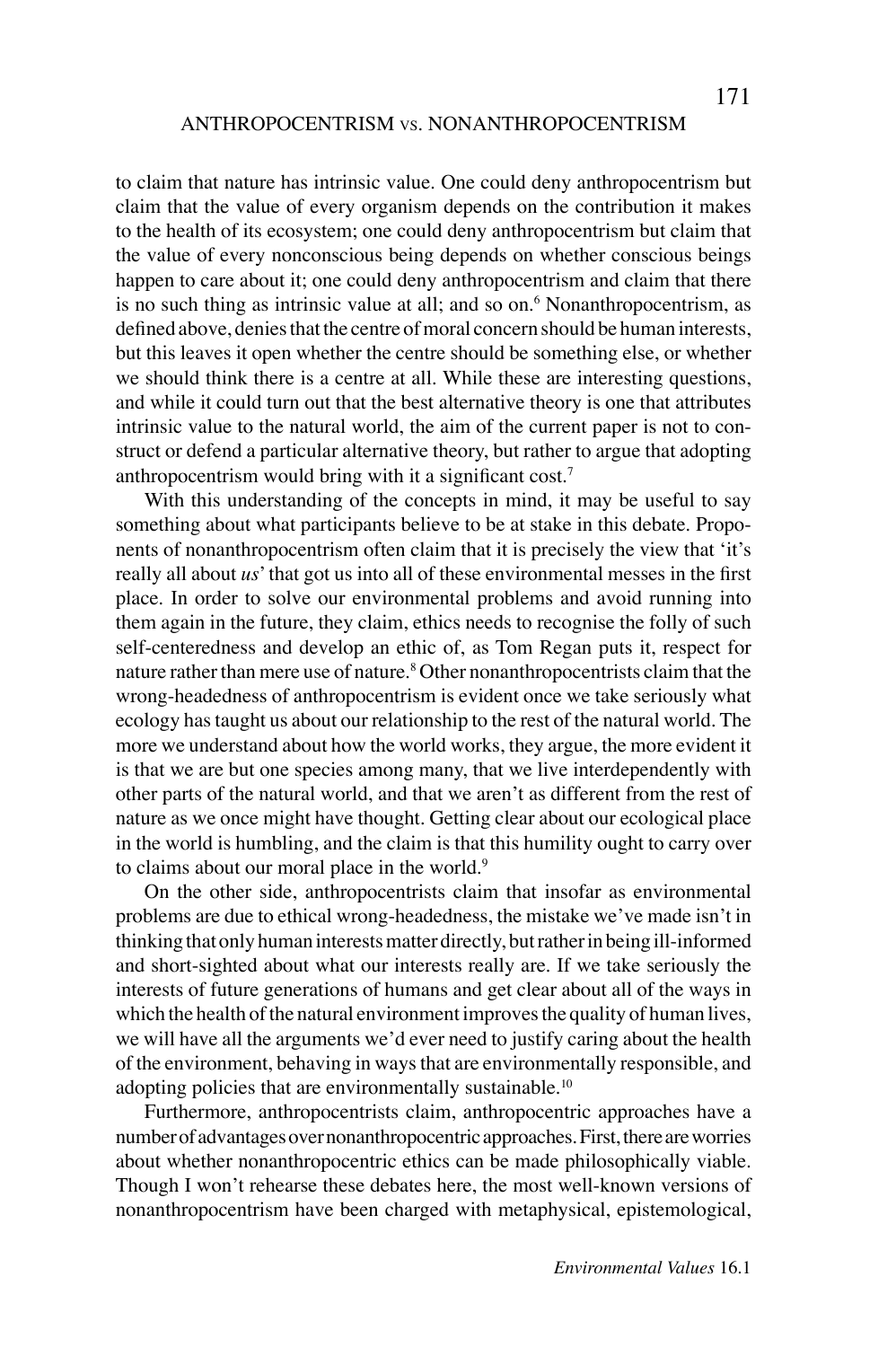and/or normative inadequacy. 11 Anthropocentric ethics seems to have a better track record in this regard. Second, most traditional ethical theories are roughly anthropocentric in nature, so adopting anthropocentrism makes available a wide variety of theoretical resources that have been developed to explain, defend, and apply these theories. This is not true for nonanthropocentrism. Third, as Bryan Norton has pointed out, most policy-makers and social scientists are anthropocentrists, and anthropocentric assumptions underlie most of the work that they do. By granting their assumption of anthropocentrism, environmental ethicists open the door for more productive collaborative relationships with people who have a significant impact on shaping environmental policies.<sup>12</sup> And finally, anthropocentrism might offer hope as a strategy for rejecting the ʻpeople vs. nature' formulation that so many environmentalists find frustrating. If what's good in nature is ultimately a matter of what's good for people, then (we might think) there can't really be any deep conflict here.

From the point of view of the anthropocentrist, then, our theory choice looks like this: We have on the one hand nonanthropocentrism, which recommends environmentally responsible behaviours, but is fairly radical, unpopular, and theoretically problematic. On the other hand we have anthropocentrism, which recommends the same environmentally responsible behaviours, but requires only minor changes in ethical beliefs that are already widely accepted, and is theoretically well worked out. If this is what we're deciding between, the choice looks obvious – only a fool would choose the nonanthropocentric route.

Before jettisoning nonanthropocentrism, however, I think it would be useful to think carefully about what exactly we would be giving up. My suspicion is that we would be giving up more than this story suggests. In order to determine whether this is so, we should first get clear about how claims like those that constitute anthropocentrism and nonanthropocentrism fit into the structure of ethical theories in general.

# II. THE CLAIMS OF ANTHROPOCENTRISM AND THE STRUCTURE OF ETHICAL THEORIES

Anthropocentrism claims that the nonhuman world and/or its parts have value only because, and insofar as, they directly or indirectly serve human interests. It is worth noticing that in the first instance, this is not a claim about how we ought to behave. It is a claim about which features of nonhuman things can make them matter in which ways. Anthropocentrism says that only one feature – serving human interests, directly or indirectly – can make a nonhuman thing valuable. Claims about why something has value are claims about why we, as moral agents, have reason to care about the thing.<sup>13</sup> More precisely, they are claims about why the thing is worth caring about.14 Anthropocentrism says that when it comes to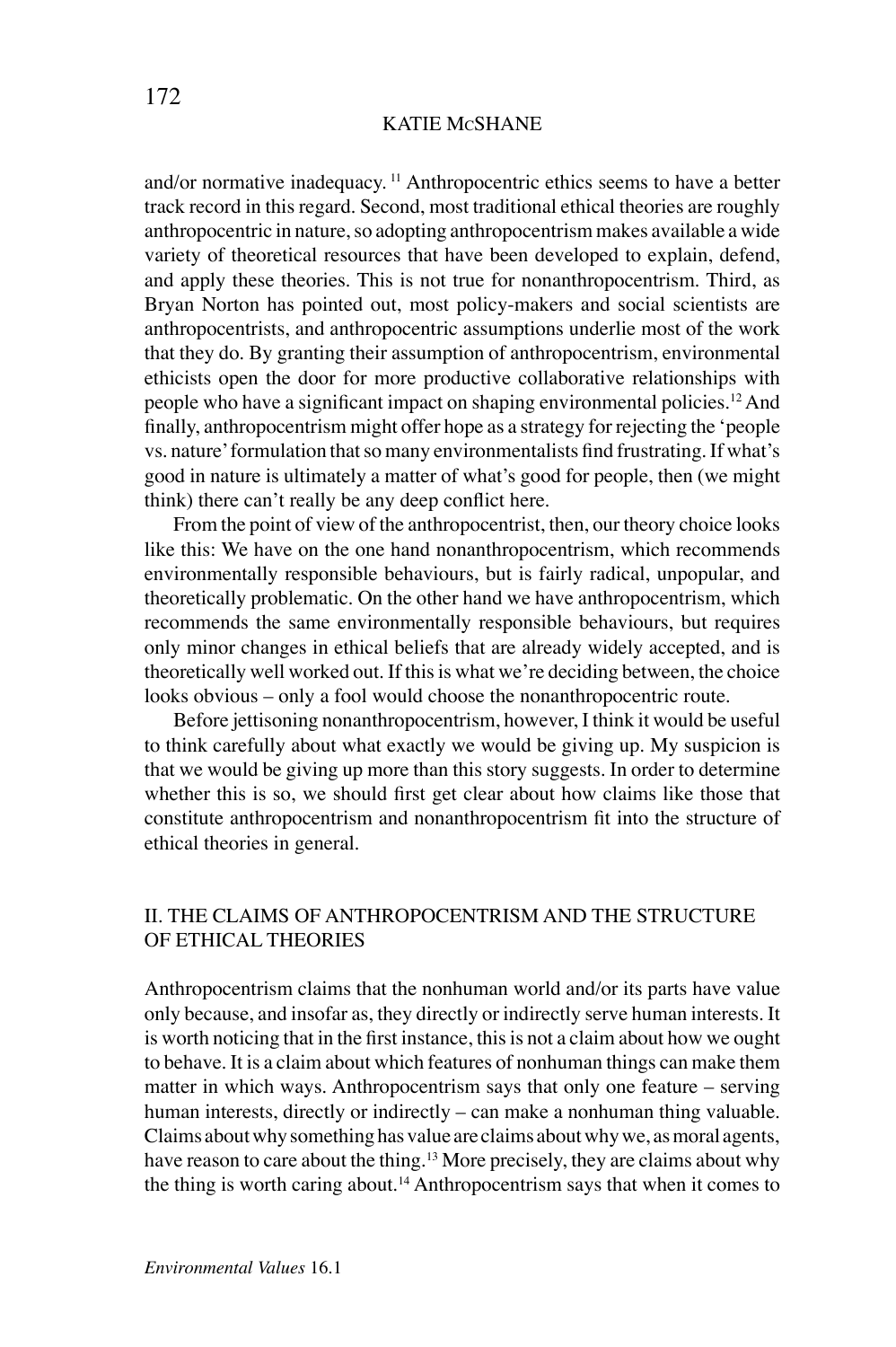the nonhuman natural world, the only acceptable reasons of this kind are those that show a connection to the satisfaction of human interests.

These claims about why we moral agents should care about a thing serve as the grounds for ethical norms concerning the thing. These ethical norms come in at least two flavours: norms for action (what we ought to do), and norms for feeling (how we ought to feel).<sup>15</sup> The picture we have so far, then, is this: anthropocentrism limits the kind of claims we can (justifiably) make about why certain things are worth caring about. The worry about anthropocentrism can thus be understood as the worry that since these claims serve to ground our ethical prescriptions, limiting the claims we can make might limit the kinds of ethical prescriptions we can offer. The worry about Norton's convergence hypothesis, then, is a worry about what sorts of limits will be placed on our norms for action: if we accept anthropocentrism, will we still have a theory that can tell us to do the right things? The convergence hypothesis answers this question ʻyes', and I will not challenge that claim here.<sup>16</sup>

But if anthropocentrism and nonanthropocentrism both tell us to do the same thing, and the right thing, how much is left for us to worry about? How different *are* anthropocentrism and nonanthropocentrism at this point? To see what differences remain, let's consider how the anthropocentrist can make her case for convergence when it comes to norms for action. Anthropocentrism tells us that the nonhuman world has value only insofar as it serves human interests. On this view, if I were to claim that some part of nonhuman nature has value in its own right, independently of human interests, I would be incorrect. Likewise, if I were to claim that some part of nonhuman nature has value because it serves the interests of another part of nonhuman nature, though these two parts don't serve human interests in any way, I would also be mistaken. But to say this isn't to say that anthropocentrism can't tell me to *act as if* parts of the nonhuman world had value in their own right. It might serve human interests, for example, to treat some part of the natural world as though it had a kind of value – sacredness, say – that doesn't depend at all on nature's furthering our interests. Perhaps if we treated some parts of our world as though they were sacred, we would all be better off for it. Anthropocentrism can wholeheartedly endorse such treatment.

To grant the truth of the convergence hypothesis is to grant that, when it comes to claims about what we should do, both anthropocentric and nonanthropocentric reasons will support taking the same actions – i.e., both types of theory will produce the same action-norms. The justifications that they offer for these action-norms  $-$  i.e., the reasons they give for why we should take these actions – will be different, of course. But do we have any independent interest in differences among reasons if they lead to the same recommendations for action? Perhaps we would if we thought that some of the reasons offered were morally unacceptable. So, for example, a theory that says ʻbe environmentally good citizens because Hitler would want you to' would be objectionable because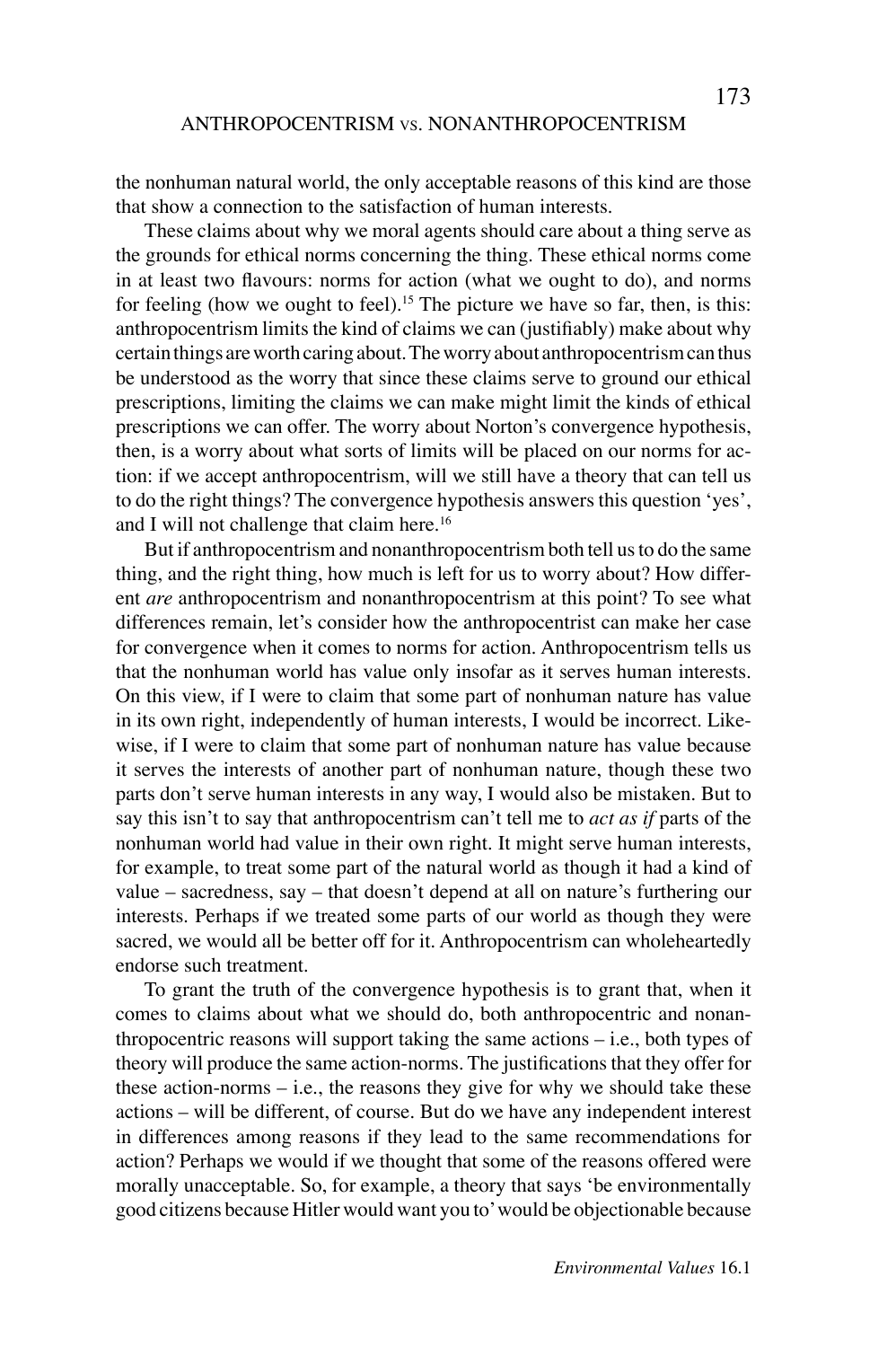the reason it offers is itself objectionable. But nonanthropocentrists do not find appeals to human interests troubling in their own right; they just object to the claim that these are the *only* reasons to which one can appeal.<sup>17</sup> So nonanthropocentrists would happily grant that reasons of human interest *are* reasons that justify environmentally responsible policies and behaviours; they just don't think these are the only reasons that do so. Nevertheless, anthropocentrists have given them good ethical recommendations on the basis of reasons they accept – what more could an ethicist want?

## III. ANTHROPOCENTRISM AND QUESTIONS OF HOW TO FEEL

The answer, I think, is to be found when we consider what effect anthropocentrism might have on our norms for feeling. Questions of how to feel aren't as widely discussed in ethics as questions of what to do are, but they are clearly an important part of the ethical picture.18 While there isn't room here to rehearse all of the arguments for the moral importance of norms for feeling, I will briefly sketch a few of the most important considerations.<sup>19</sup> First, and perhaps most obviously, how we feel significantly affects how we act – if I like you, I'm more likely to be nice to you, etc. If ethics cares about how we act, then it ought to care about how we feel.

Second, matters of feeling are an important part of what we care about in our social relationships, and not just because we think that how a person feels affects how she acts. For this reason, our interest in questions of how to feel isn't merely derivative of our interest in questions of what to do. I want my friends to like me, not just to act as though they do. And I don't just want them to like me because I think that their taking this attitude will make them behave more nicely toward me. My desire isn't that my friends adopt whatever attitude will produce the nicest behaviour; rather, my desire is that their behaviour express genuinely friendly feelings. As contemporary virtue ethicists have pointed out, our everyday moral judgments of people already take into account assessments of their feelings, not just their actions.20 So, imagine someone who felt she was better than everyone else even though she didn't let this smug sense of superiority affect her actions, or imagine someone who hated people of other races but never acted on these feelings. While I'm sure we would be glad that these people's feelings didn't influence their actions, we'd probably still be concerned about the fact that they had these feelings at all. People can take attitudes toward the world that we find morally troubling even when these attitudes don't lead them to perform bad actions.

Third, questions of how to feel are also central in thinking about how to direct our own lives. When I think about what I'm aiming for in trying to be morally good, I don't just think about which actions to perform. I also think about how to feel about the world. I want to be emotionally oriented toward things in the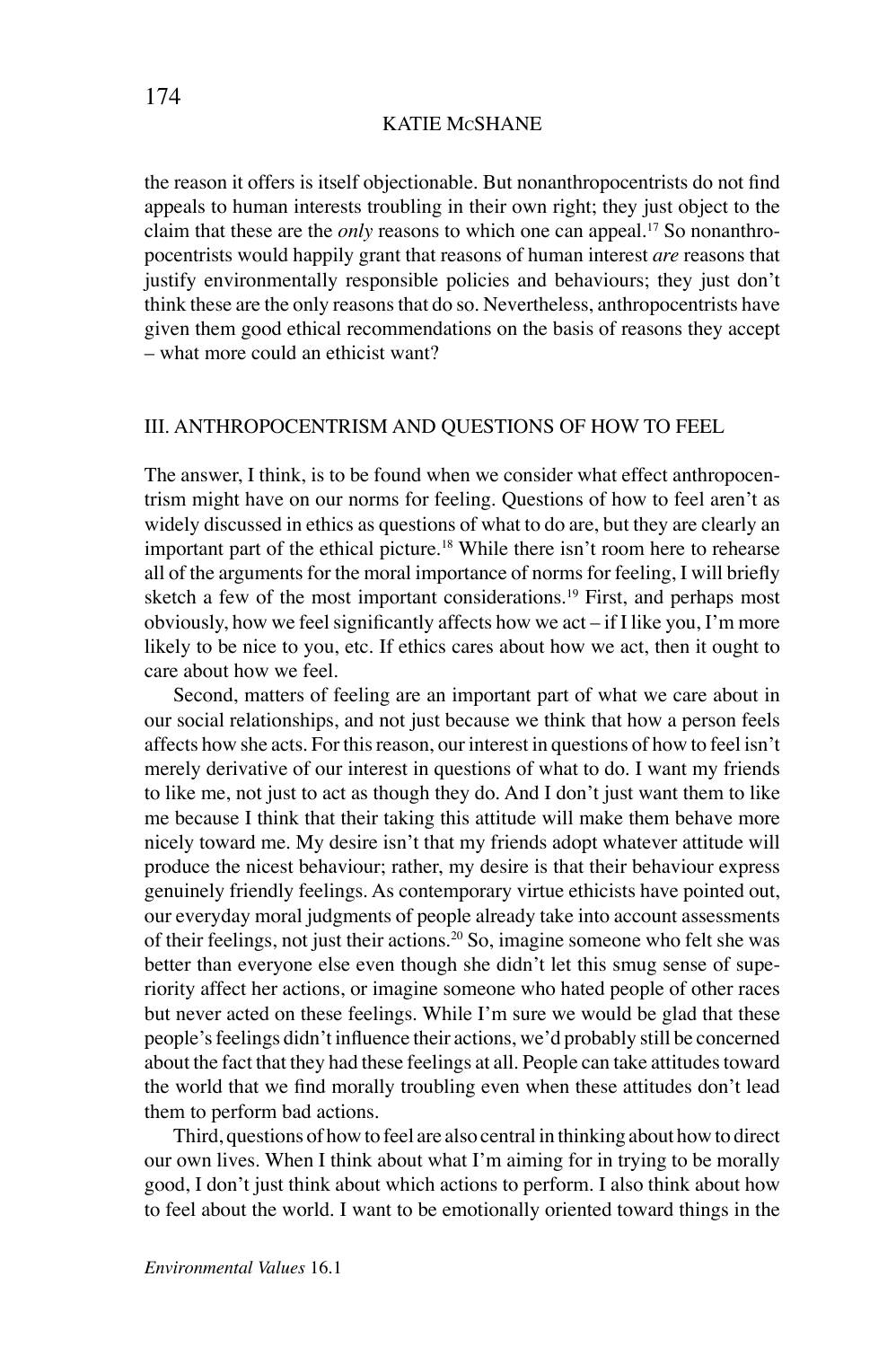right way. I don't just want to know whether I should act in a more sympathetic manner toward my friends; I want know whether I should be more sympathetic to them – and being sympathetic necessarily involves feeling sympathy. I don't just want to know whether I should act more proudly: I want to know whether I should be more proud – and being proud necessarily involves feeling pride. Our moral lives are lived from the inside, in the first person, and from this point of view we have an interest in more than just satisfying the claims that others legitimately make on us. We care not only about generating properly the ʻoutputs' (actions, behaviours, choices, etc.), but also about the inner life of the being who produces those outputs. We evaluate the moral goodness of our lives as lived from within. In the cases of both ourselves and others, then, norms for feeling are expressions of the independent moral interest that we take in the inner lives of human beings.<sup>21</sup>

Finally, questions about how we should feel about the world can't be reduced to questions about which ways of feeling best serve our interests, for questions about how to feel are also in part questions about which feelings are called for by their objects – which feelings are deserved, apt, or fitting. Discovering that it would be in my interest to feel admiration for my boss doesn't fully answer the question of whether I should admire her.<sup>22</sup> There is also the question of whether she deserves admiration – of whether she really is admirable.

So we do have an ethical interest in answering questions about how to feel, and this doesn't just amount to wanting to know which actions to perform or which feelings it would be in our interest to have. But what effect would anthropocentrism have on the way that we answer such questions? To answer this, let's consider how the central claim of anthropocentrism might conflict with certain kinds of feelings.

## IV. FEELINGS AND THE SOURCES OF VALUE

Some attitudes that we can take toward a thing are incompatible with thinking that its value is entirely dependent on its satisfaction of our interests. Take the case of love, for example. Suppose that I claim to love my friend, but I also claim that she only has value to the extent that she serves my interests. If she didn't serve my interests, I claim, she would have absolutely no value whatsoever. If I said this, you might well wonder whether I was being serious when I claimed to I love her. Would it help my case if I told you a long and complex story about all of the ways in which she serves my interests? I could explain that she brings joy to my life, that she inspires me to be a better person, that she allows me to see the world in new ways, and that her friendship is essential to having my life go the way I had always hoped it would go. Still, the story I am telling is an entirely self-centred one, and that is precisely the problem. The love involved in friendship is an *other*-centred emotion.<sup>23</sup> To love something in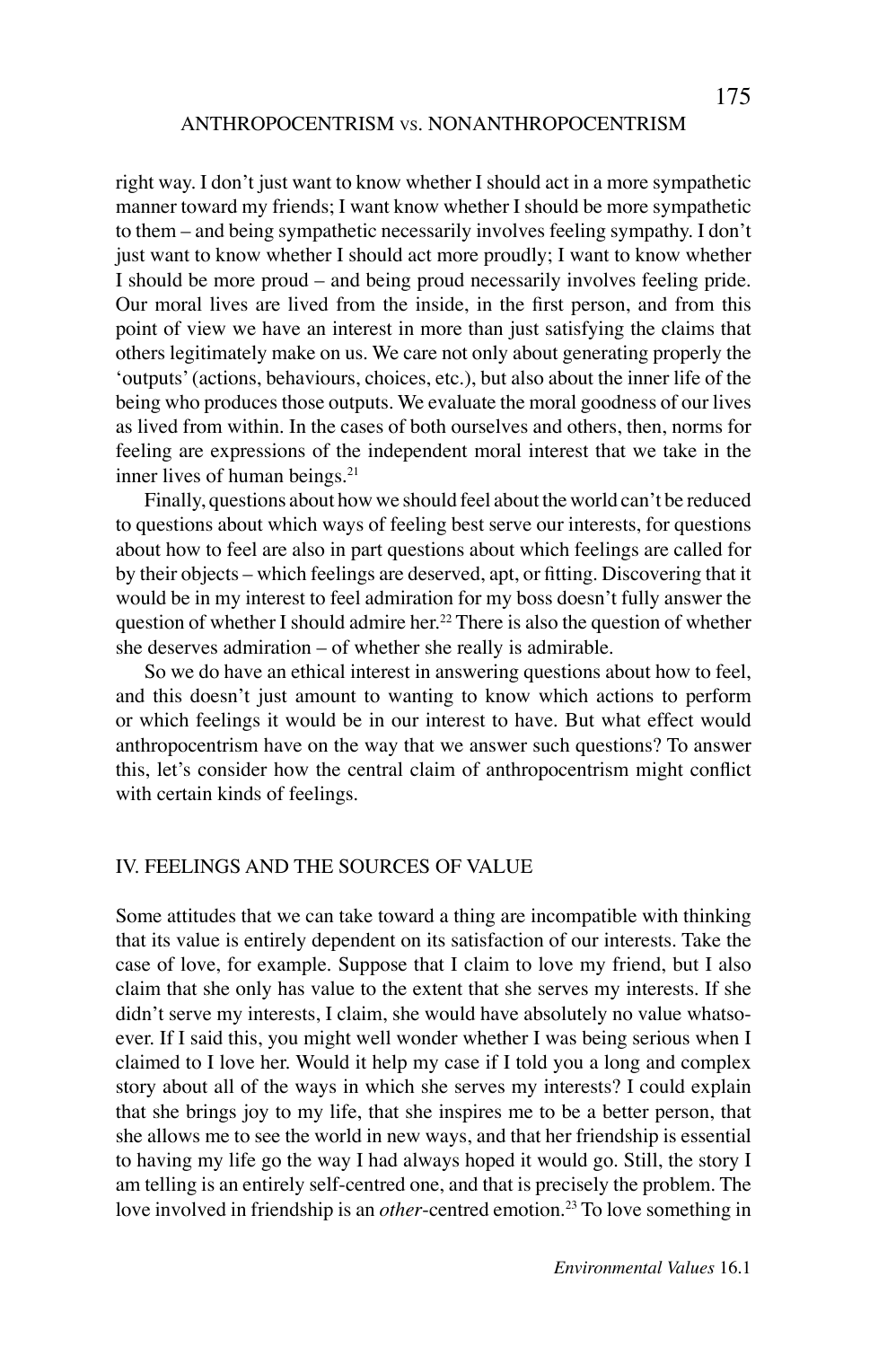this way is in part to see it as having value that goes beyond what it can do for you. Certainly it does serve our interests to participate in loving relationships. But to love a friend is in part to deny that her value is just a matter of her serving your interests.24

I think that there are other attitudes besides love of which this is also true. Respect certainly seems to work this way; awe (at least in some manifestations) might do so as well. To respect something is in part to see it as making a claim on your moral attention in its own right. It is to attribute to the thing a kind of independent standing in your scheme of ʻthings that matter'. To be in awe of something is in part to see it as having a kind of greatness that goes beyond you – beyond your needs, interests, or attitudes. In fact, the awe that we feel toward some things (the might of the ocean, the power of a volcanic eruption, the size of the universe) seems to be enhanced by the fact of their utter indifference to our interests. Thus while it might be in our interest to live lives that involve feeling love, respect and awe for certain parts of the world, to take up these valuing attitudes is precisely to see the world as valuable in ways other than serving our interests.25 If this is right, then at least some of the attitudes that we take toward things would be undermined by the belief that they only have value insofar as they serve our interests. Holmes Rolston makes a similar point about certain religious attitudes that one might take toward nonhuman nature. He says,

If nature is used as a hospital or school for character, that is clearly an instrumental use, but what shall we say when nature is used as a church? Is this too an instrumental use – to generate human religious experiences, nothing more? Perhaps. But some of these experiences will involve a recognition of God's creation, or the Ultimate Reality, or a Nature sacred in itself. In fact, one profanes such experience and nature alike to see nature as merely instrumental and otherwise devoid of value.26

It is worth noticing that this incompatibility is much more of a problem in the case of feelings than it is in the case of actions. While anthropocentrism can tell me to act as though something has value in its own right even when I know it doesn't, it's much less clear that anthropocentrism can tell me to feel as though something has value in its own right even when I know it doesn't.<sup>27</sup> If I think that your only value is what you can do for me, I might be able to *act* as though I love you if I judge it in my self-interest to do so. But it's not at all clear that I can actually *love* you, for loving you requires me to see you as having a value that is independent of me. The problem here is that because many emotions have a cognitive element, norms for feeling are more tightly connected to beliefs about value than norms for action are. I can act as if A matters even while believing that A doesn't matter. But because part of what it is to feel that A matters is to think of A as mattering,<sup>28</sup> it's not clear that I can feel that A matters while believing that A doesn't matter. Perhaps I can; the human mind is complex enough that it may be psychologically possible to think of the world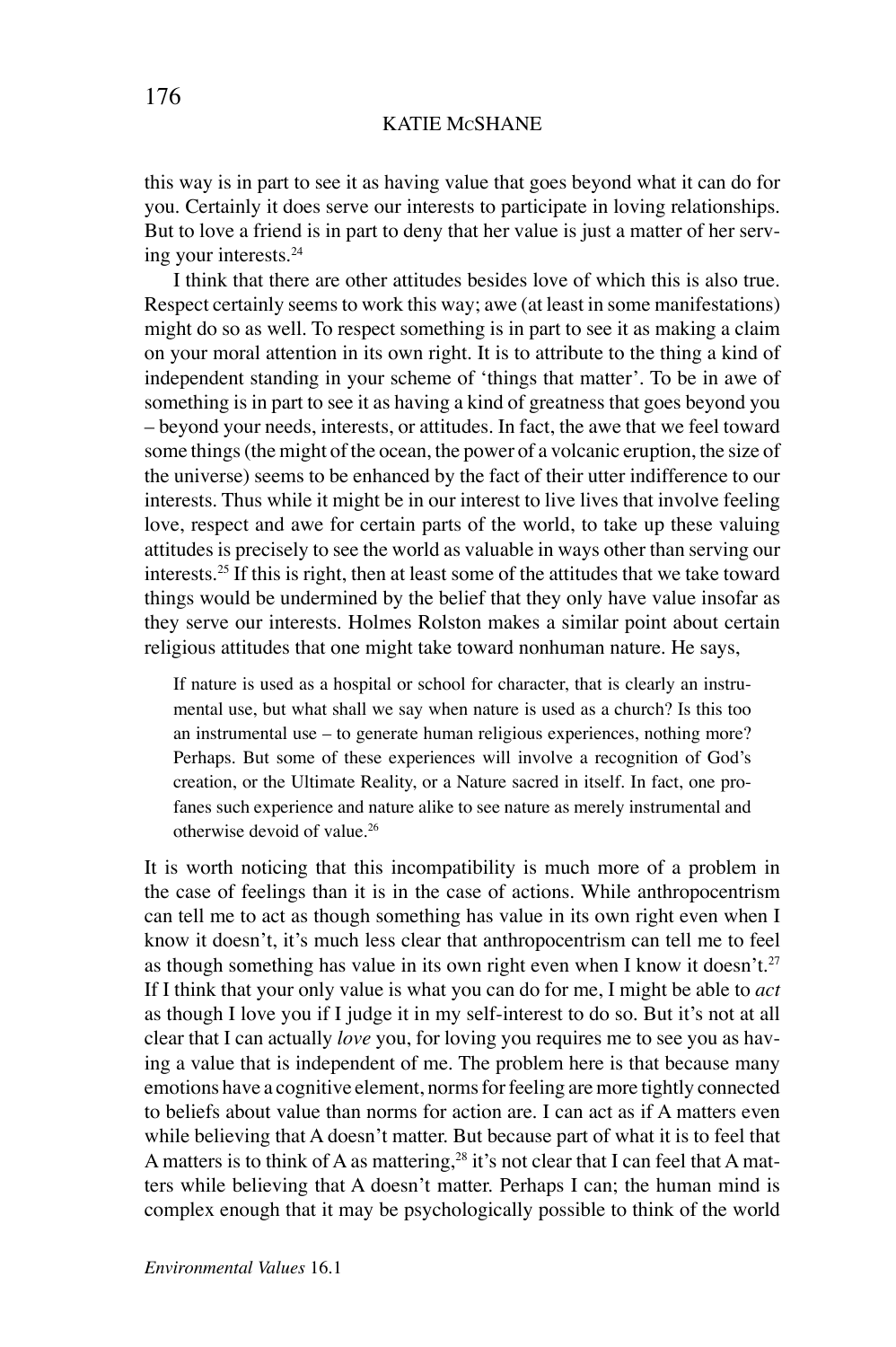as being one way while believing that it is another. But one thing is certain: the world can't *be* both ways. While philosophers of the emotions disagree on the precise nature of the cognitive aspect of the emotions, they agree on its direction of fit. Knowledge, belief, perception, discernment: all of these cognitive states aim to fit the world – that is, they aim to accurately describe the way the world is. The problem for the person who both thinks of A as mattering and believes that A doesn't matter is that she has two cognitive states, both of which aim to be correct descriptions of the world, and they can't both be right. What kind of a problem this is – whether it is a form of irrationality, logical impossibility, cognitive dissonance – will depend on one's overall theory of rationality. My only claim here is that most of us take these states to be a problem, and that if we do, we will have reason to worry about anthropocentrism.<sup>29</sup>

The upshot of this is that the central claim of anthropocentrism is incompatible with certain kinds of attitudes we might want to take toward the natural world – love, respect and awe; perhaps others as well. Thus according to anthropocentrism, the way that these attitudes involve seeing the value of the natural world must be fundamentally incorrect. If to love something is to think of it as having a kind of value that doesn't depend on us and our interests, then according to anthropocentrism, to love the natural world is to make a mistake about its value.

So even if anthropocentrism doesn't change what we think it makes sense to do in the world, it might well change how we think it makes sense to feel about the world. In particular, if I am right that the central claim of anthropocentrism is incompatible with the attitudes of love, respect and awe, then insofar as anthropocentrism is true, we are making a kind of mistake when we love the land, respect nature, are in awe of the vastness of the universe, or take other attitudes that are incompatible with thinking that their object's only value is in serving our interests. On the other hand, if these attitudes are appropriate, then we have good reason to worry about the adequacy of anthropocentrism.

## V. HOW DOES IT MAKE SENSE TO FEEL TOWARD NONHUMAN NATURE?

So is it appropriate to take these kinds of attitude toward the natural world? It seems that many of us, even after much thought and careful reflection, think so. In the case of love, for example, consider the ways people feel toward individual animals, particularly those who live with humans as companions. If loving something involves seeing it as having value that doesn't depend on its serving our interests, then anthropocentrism says that I'm making a mistake when I love my dog. To say that it's a mistake to love a dog would, at least for many people, constitute a *reductio ad absurdum* of anthropocentrism.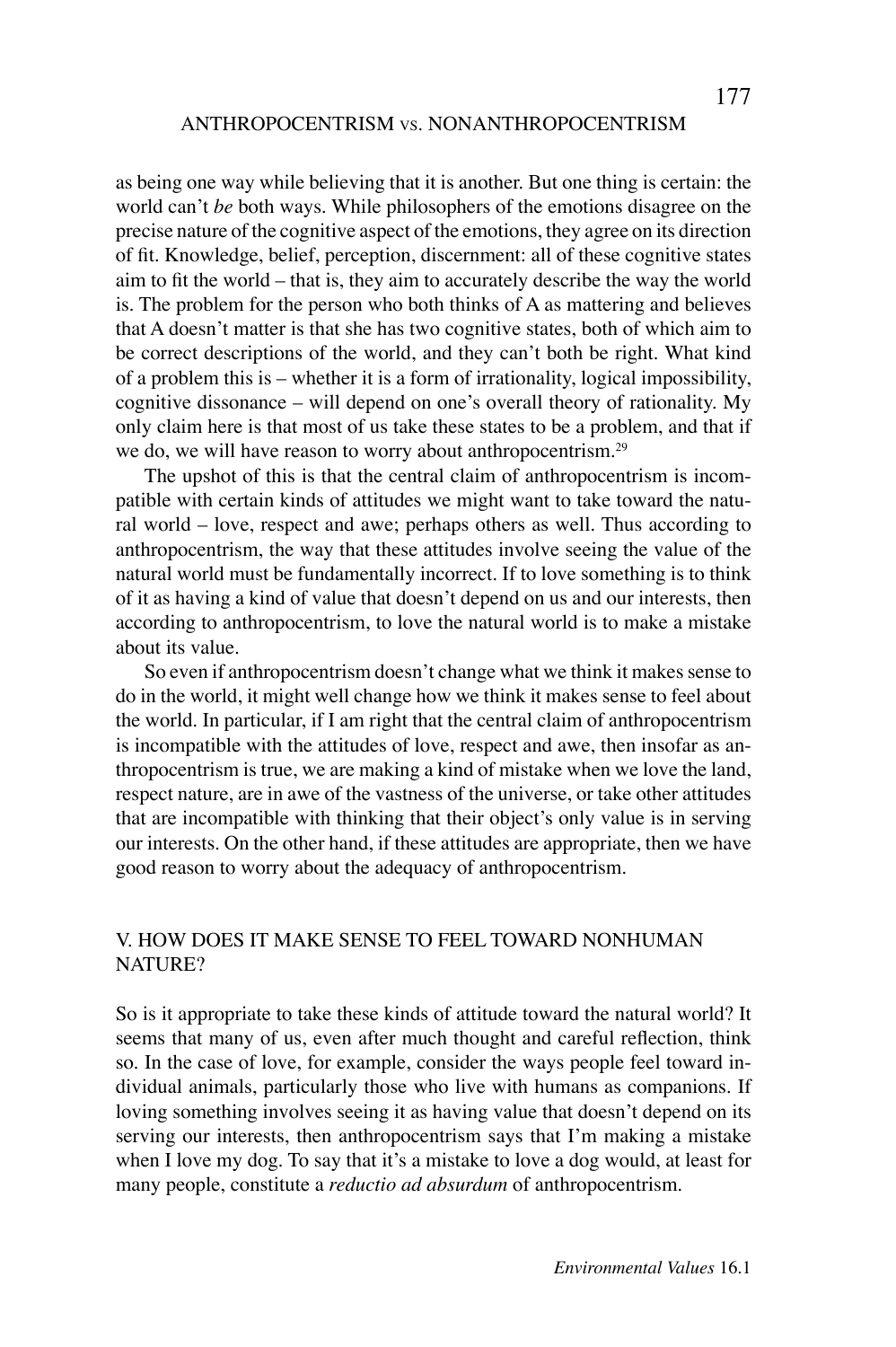The harder cases may be things like ecosystems, species, and places. Does love of the land or respect for nature involve a kind of mistake? The phrases ʻlove of the land' and ʻrespect for nature' probably sound familiar, for the environmentalist literature has a long history of recommending these sorts of attitudes as appropriate ones to take toward the natural world. In fact, in its less policy-wonkish moments, the environmentalist literature has lots to say about how we ought to feel about the world we live in, about what sorts of attitudes toward it and its parts are appropriate, about what kinds of emotional orientation to the natural world would be good ones.

Consider the case of ʻlove of the land'. In environmentalist literature, this phrase is used to denote not love toward any land whatsoever, nor toward land understood simply as soil, but rather the affection one feels toward a particular place – toward the nonhuman parts of the community to which one belongs. Aldo Leopold often spoke of the sandy flatlands of central Wisconsin with this kind of affection and compared loving and cherishing this land to loving and cherishing a friend.30 Barry Lopez refers to ʻa kind of love – agape – between me and the place', and laments that people today have missed ʻthe more lasting, the more valuable and sustaining experience of intimacy with [the place in which they live], the spiritual dimension of a responsible involvement with this place'.<sup>31</sup> David James Duncan describes how he fell ʻheart over head in love' with the Blackfoot River, then later the grief he felt after witnessing the damage done to it by deforestation of surrounding areas.<sup>32</sup> Other environmentalists talk of loving deserts, swamps, ponds, rivers. $3\overline{3}$  In fact, this love of the land is cited by many prominent environmentalists (e.g., John Muir, Robert Marshall, Sigurd Olson, Paul Watson) as what motivated them to become activists in the first place.<sup>34</sup> These people aren't just describing a heightened state of enjoyment when they talk about love, as one might be when saying that one loves chocolate. They are describing the kind of emotional bond that people often have with their friends or family, but also sometimes with dogs, trees, deserts, forests, and the like.

We can also find expressions of the attitudes of respect and awe in the environmentalist literature. While I won't run through a list of examples for each of these, they aren't difficult to find. If one reads through the environmentalist literature asking what attitudes the author is expressing toward the natural world (or some part thereof) and what attitudes the author is urging upon her readers, one will find a wide variety of attitudes, some of them compatible with anthropocentric claims about value but many of them not.35

I don't pretend to have given an argument for the claim that it is right to take the attitudes of love, respect, and awe toward the natural world and/or its parts. That would take more room, and perhaps different methods of persuasion, than are available here. But it is worth noticing that quite a few people do take these attitudes, and it isn't clear what mistake they might be making in doing so. Of course, to say this isn't to say anything that would persuade a committed sceptic. But insofar as we aren't sceptics – insofar as we think it is at least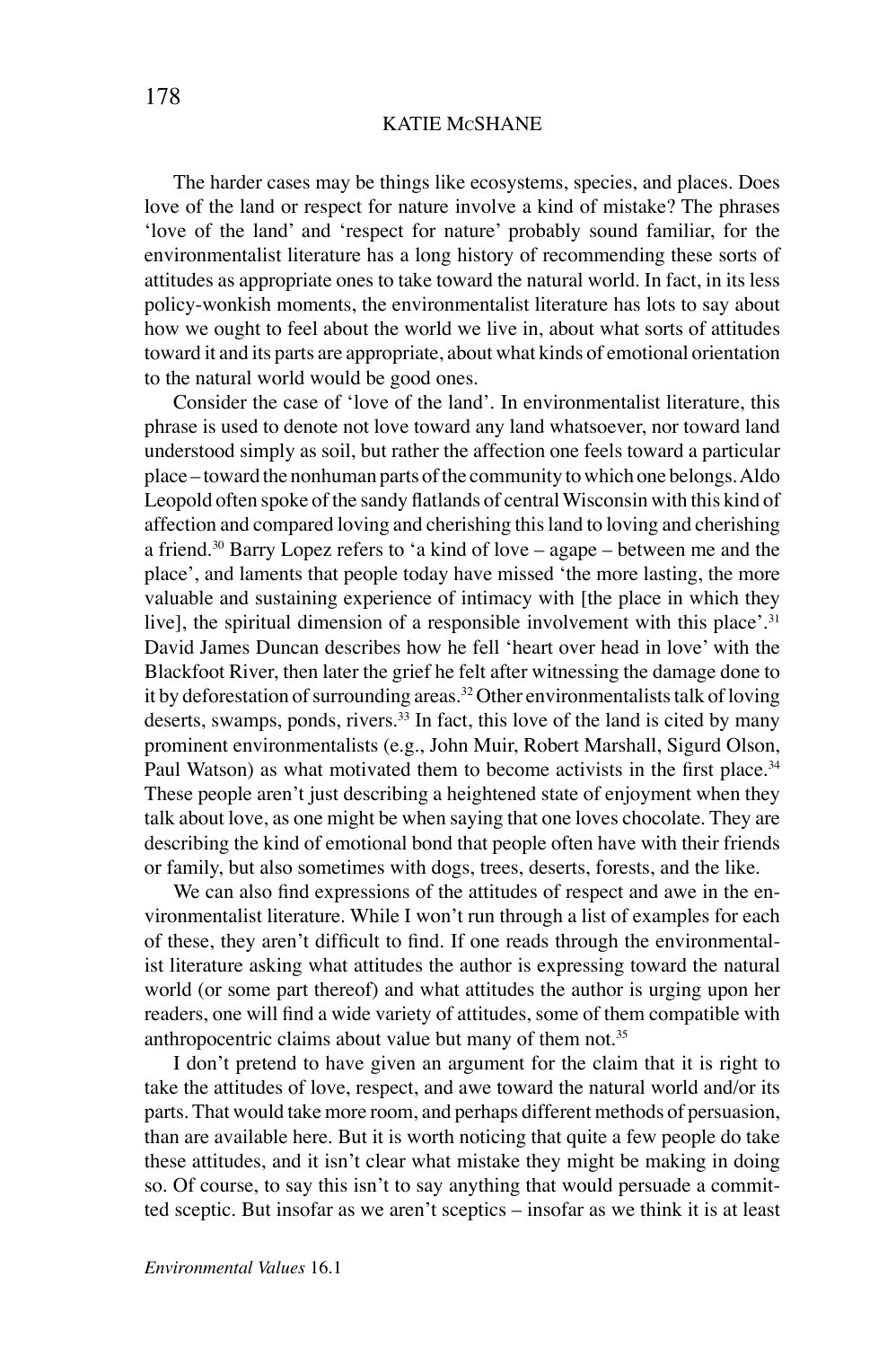sometimes appropriate to take these attitudes toward the natural world, or even insofar as we want to avoid theories that reject this possibility out of hand, we have reason to worry about anthropocentrism. It's one thing to say that ethics shouldn't recommend love-of-nature to everyone; it's another thing to say that to love nature is to make a mistake.

Thus from the point of view of norms for feeling, anthropocentrism does have very different practical implications from nonanthropocentrism, and this is a difference about which we have reason to care. Even if anthropocentrism leaves us with good policy recommendations, it will constrain the ways in which we think it makes sense to care about the natural world. Specifically, it will rule out certain ways of caring as inappropriate to nonhuman objects. The environmentalist literature has at least given us some good reasons to worry about whether these are constraints we should be willing to accept.

Now, given the enormity of the environmental problems we currently face, I am not arguing that we should all just turn our attention inward and work on getting our feelings straight. Adopting good environmental policies and getting people to act in environmentally responsible ways should be a priority, especially given the urgency of many environmental problems. But there is room within (or perhaps alongside) that project for asking how we ought to feel about the world we live in. In that context, the differences between anthropocentrism and nonanthropocentrism are considerable and, I think, still well worth our attention.

#### **NOTES**

An earlier version of this paper was presented at the International Society for Environmental Ethics and International Association for Environmental Philosophy Joint Conference in June of 2004. I am grateful to Simon Keller for his astute commentary and to the conference participants for many useful comments and criticisms. I thank Elizabeth Anderson, Alan Carter, Stephen Darwall, Patrick Frierson, Lori Gruen, Avram Hiller, Dale Jamieson, Jeff Kasser, Robert Mabrito, Scott McElreath, and Doug McLean for helpful discussions of ideas presented here. In addition, I thank two anonymous reviewers for their thoughtful comments.

<sup>1</sup> Norton's discussion of the convergence hypothesis can be found at Norton 1991: 237–43.

2 This phrase is from Light 2002: 436.

 $^3$  It is feelings rather than actions, for example, that distinguish Aristotle's virtuous person from the merely continent person. See *EN* 1147b20 *ff.* For historical treatments of the role of feeling and sentiment in ethics, see Darwall 1995 and Bell 2000. For contemporary accounts, see Oakley 1992 and Nichols 2004.

4 While this is a claim about the value of the nonhuman world in general, it is (at least in environmental ethics) only controversial in the case of the nonhuman *natural* world.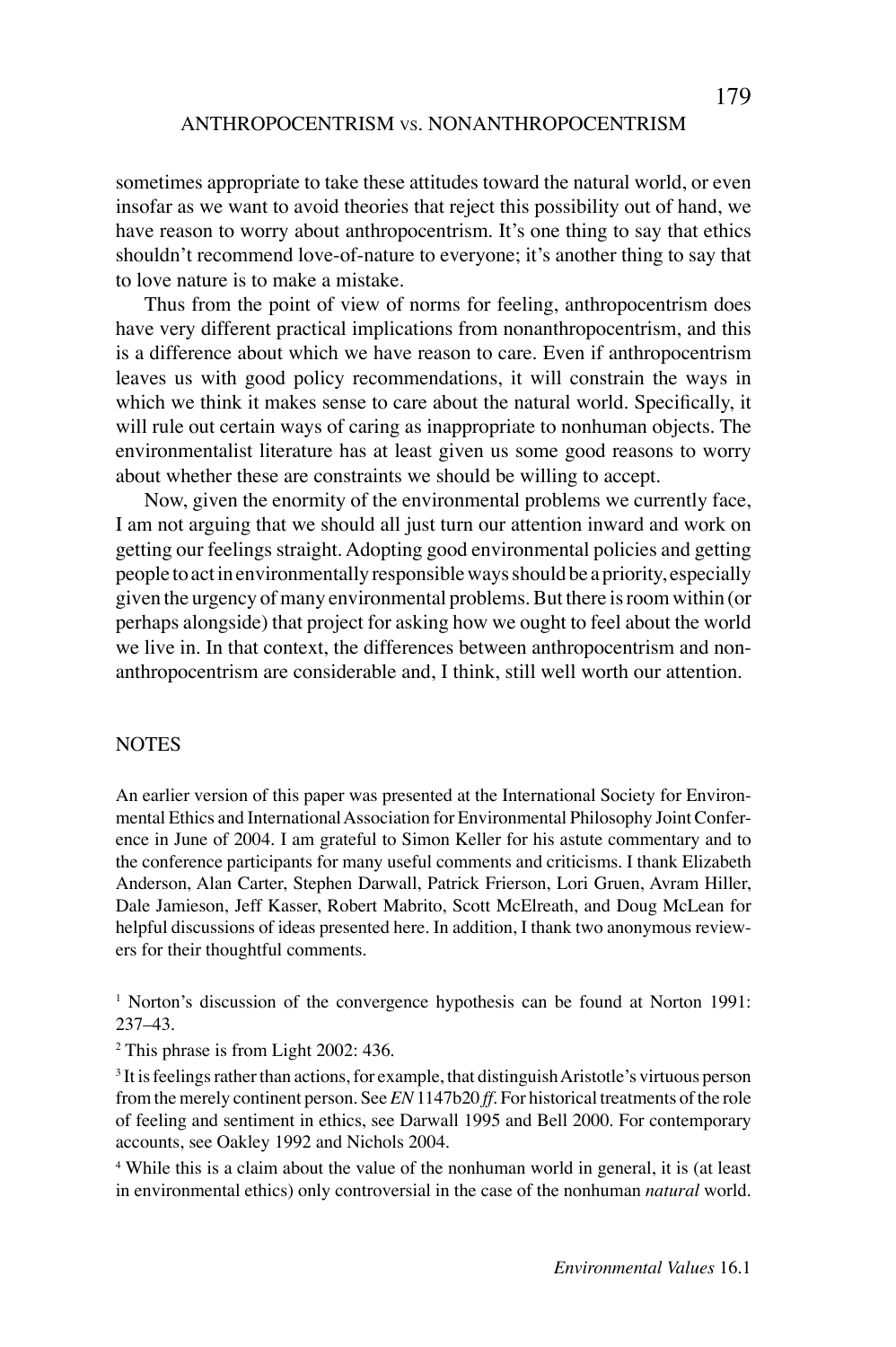Thus the discussion that follows will be focused on the case of nonhuman nature. It is an open question how many of these worries apply to artefacts.

 The discussion that follows will also focus on claims about positive value, rather than negative or neutral value. Here I will follow most writers in assuming that the conclusions drawn about positive value will apply *mutatis mutandis* to neutral and negative value.

<sup>5</sup> For reference, here are some definitions that others have given of anthropocentrism. J. Baird Callicott: the view that ʻregards all forms of life, as being only instrumentally valuable, i.e., valuable only to the extent that they are means or instruments which may serve human beings', Callicott 1984: 299; the view that ʻthere exists no value independent from human experience', Callicott 1989b: 265; the view that nature does not have intrinsic value, Callicott 1999: 14–15; Eric Katz: ʻboth the idea that human interests, human goods, and/or human values are the focal point of any moral evaluation of environmental policy, and the idea that these human interests, goods, and values are the basis of any justification of an environmental ethic', Katz 1999: 377–8 (emphasis omitted); Bryan Norton: ʻthe view that only humans are loci of fundamental value', Norton 1984: 132; ʻthe view that the earth and all its nonhuman contents exist or are available for man's benefit and to serve his interests and, hence, that man is entitled to manipulate the world and its systems as he wants, that is, in his interests', Norton 1987:136, quoting Routley and Routley 1979; Anthony Weston: the view that ʻhuman beings, or some particular and unique human characteristics...are the only ends in themselves', Weston 1996: 286. See also Hayward 1997 for a discussion of the different meanings of this term.

6 An anonymous reviewer claims that any view on which the value of organisms depends on their ecosystemic contributions would require one to say that the whole planet has intrinsic value. The idea is that believing in the existence of extrinsic or relational value will commit us to believing in the existence of intrinsic value. However, I agree with Beardsley 1965 and others who have argued that this is not the case. It will only be true if we assume a foundationalist picture of moral justification, which we needn't do.

7 But see McShane 2007, where I do defend a particular alternative theory.

8 Regan 1981; Regan 1992. See also Sylvan 1973 and Goodpaster 1979.

9 See, e.g., Callicott 1989a and Taylor 1980, part 3. For criticisms of this type of argument, see Holland 1996.

10 See, e.g., Norton 1984.

<sup>11</sup> See, e.g., Rolston 1988, which is criticised in Callicott 1992, as well as Rolston 1982 and Rolston 1983, which are criticised in Partridge 1986 (but see Preston 1998 for a defence of Rolston's view). See also Callicott 1985, which is criticised in Norton 1995 and Donner 2002. Of such criticisms, I think the following can fairly be said: (1) many nonanthropocentric ethical theories have run into significant theoretical problems; however, (2) nonanthropocentric theories, or at least the environmentalist versions of them, haven't been around for that long; and (3) many of these problems seem to stem from features of the theories other than their nonanthropocentrism.

<sup>12</sup> See Norton 1991 and 1999.

13 See Brentano 1969, Anderson 1993, D'Arms and Jacobson 2000, Gaus 1990 and McDowell 1997. Having reason to do or care, in this context, should be understood as having a *pro tanto* reason, not having an all-things-considered reason. That is to say, it counts as a reason, though one that could be outweighed, overridden, or undermined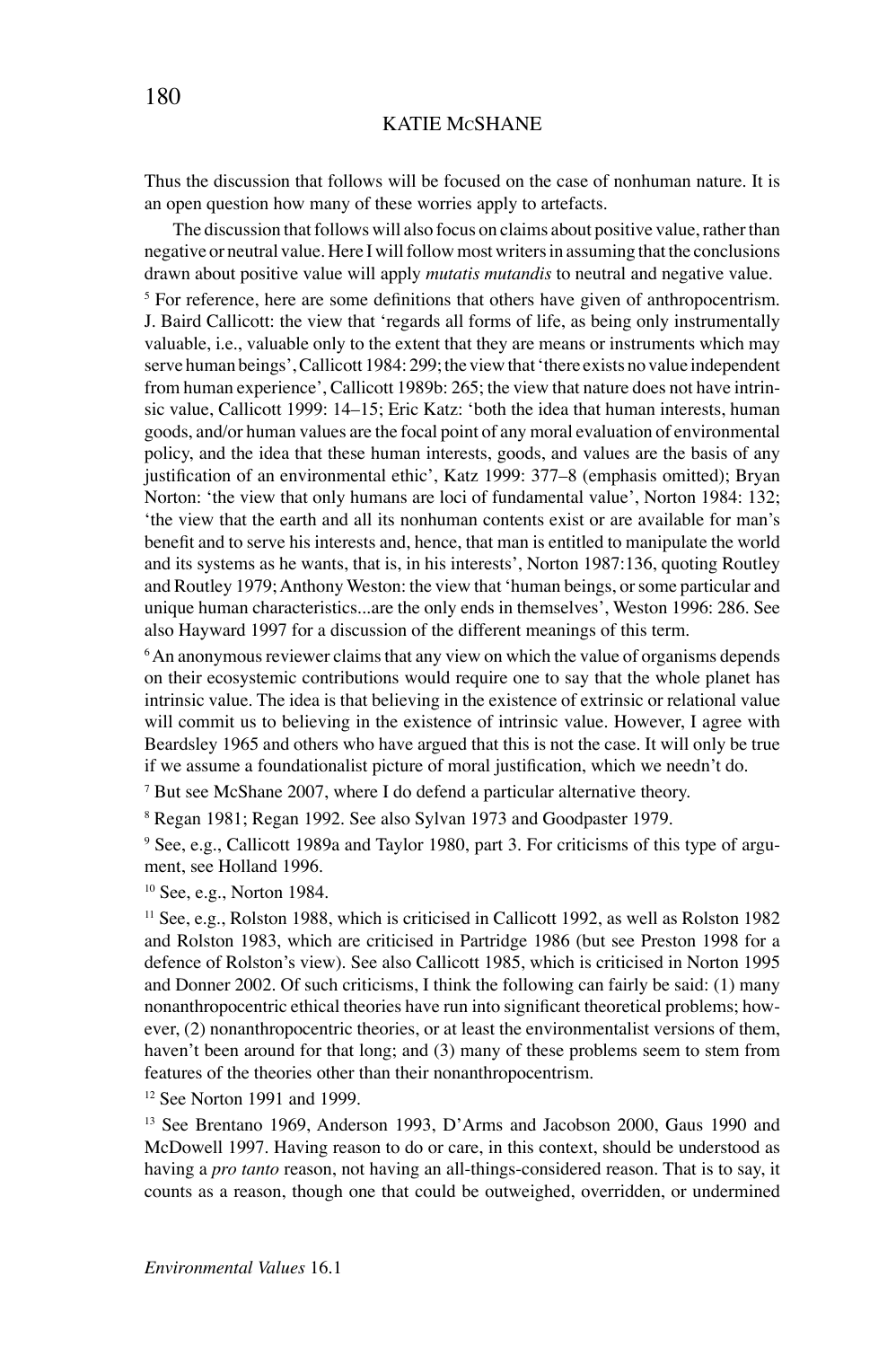by other reasons. The ʻshoulds' and ʻoughts' that are generated by such reasons should also be understood as *pro tanto*.

 $14$  This distinguishes them from other reasons for caring – prudential reasons, for example. It can, in some circumstances, be in my interest to care about things that aren't worth caring about. For a further discussion of this issue, see D'Arms and Jacobson 2000 and Rabinowicz and Rønnow-Rasmussen 2004.

15Anderson 1993; Gibbard 1990; Hursthouse 1999: 108; Oakley 1992, Ch. 6. (While there is fairly widespread agreement about this claim, there is less agreement about how we should understand relationship between these two kinds of norms and the role they play in ethics.) Above, and in what follows, I do not use the term ʻfeeling' in the sense it has taken on in the literature on philosophy of the emotions, where it has come to mean something like ʻsensation'. I use it in the more ordinary, colloquial sense to designate emotions in general. Of course, the distinction between doing and feeling I am employing here is a fairly crude one, and there isn't room to work out an adequately detailed account of it here. I trust that there is enough content to our ordinary understanding of these concepts to make sense of the claims I wish to make involving them.

<sup>16</sup> But see Steverson 1995, Stenmark 2002, and Saner 2000 for challenges to Norton's claim.

<sup>17</sup> Thus I disagree with Andrew Light's claim that nonanthropocentrists are committed to the view that ʻeven a limited endorsement of anthropocentric forms of valuation of nature would necessarily give credence to those anthropocentric values that prefer development over preservation' (Light 2002: 429).

<sup>18</sup> Both feminists and ecofeminists have been urging the importance of questions of how to feel for quite some time. See, e.g., Karen Warren's discussion of Marilyn Frye's distinction between ʻarrogant perception' and ʻloving perception' in Warren 1990.

 $19$  For a more extended discussion of some of these issues, see Murdoch 2001.

20 See, e.g., Baier 1995: 30–1; Slote 1992: 89.

<sup>21</sup> Many of those who think of people's inner lives (including their feelings) as outside the scope of moral evaluation, I think, confuse the question of what we're entitled to expect from others – i.e., what claims or obligations we can legitimately place on them – with the question of what it makes sense to evaluate in ourselves or others. (Thanks to Jeff Kasser for this way of putting the point.) As Iris Murdoch (citing Hume) points out, ʻgood political philosophy is not necessarily good moral philosophy' (Murdoch 2001: 79).

<sup>22</sup> Whether it answers this question at all is a matter of some debate. Some claim that it answers the question of whether I should try to get myself to admire her, though not the question of whether I should admire her. For a discussion of this issue, see Rabinowicz and Rønnow-Rasmussen 2004.

<sup>23</sup> Notice that this claim is limited to a particular form of love, namely the love involved in friendship. The English word ʻlove' can be used to refer to a number of very different valuing attitudes, and I do not want to claim that all of them have the structure I describe here. My love of sweet potato pie or rock climbing, for example, may well be compatible with thinking that their value is entirely instrumental. Thanks to Simon Keller for urging the importance of this point.

 $24$  For a discussion of the structure of attitudes such as this, see Anderson 1993: 8–11, 205–7; for a discussion of the kind of valuing involved in love, see Velleman 1999.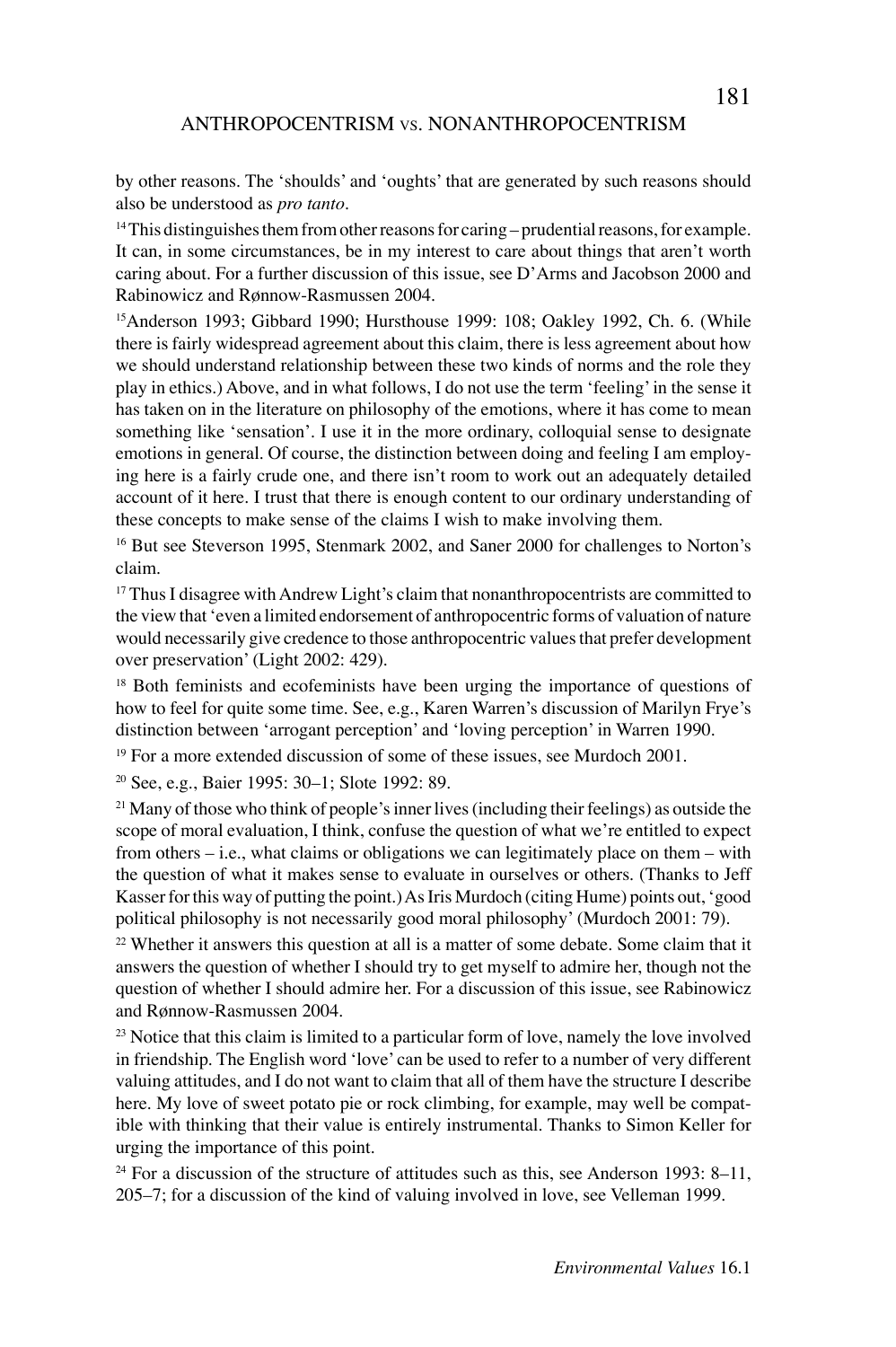<sup>25</sup> Notice that here I do not make the further claim that the attitudes of love, respect and awe involve seeing their objects as having value in their own right. For a discussion of this issue, see McShane 2007.

26 Rolston 1988: 25–6.

 $27$  This might depend on how distinguish actions from feelings. If we count 'adopting an attitude toward something' as an action, then the problems I raise here for feeling-norms will make trouble for some action-norms as well.

<sup>28</sup> Or to see A as mattering, or to believe that A matters, or to judge that A matters – how one construes this will depend on one's theory of the emotions in general, and the relevant emotion in particular.

 $29$  An anonymous reviewer raises the following objection: 'I think I am able to feel awe for some impressive piece of human engineering, say the Boulder Dam or the pyramids, while believing simultaneously that the Dam itself serves only an instrumental purpose and has no value other than that of providing energy for humans.' In this case, the reviewer believes that while the Dam is awesome, its awesomeness makes no contribution at all to its value – it would be just as good if it was small, ordinary, not very well put together, designed by a few mediocre engineers, etc., just as long as it did its job of providing energy for humans. In this case, I am inclined to doubt that what the reviewer is feeling is really awe. Insofar as awe is a valuing attitude, it isn't just the thought ʻMy, what a large object!' It's *valuing* something in virtue of its greatness. But by hypothesis, this person thinks that its greatness isn't a reason to value it – the only aspect of it that merits valuation is its energy-producing abilities.

30 See Leopold 1970: 189–90. See also Sagoff 1991.

- 31 O'Connell 1998: 81.
- 32 Duncan 1998: 45–9.
- 33 Abbey 1977: 12; Johnson 1998: 57; Hoagland 1999: 83; Duncan 1998.
- 34 Vickery 1994.

<sup>35</sup> For discussions of respect and awe in particular, see Leopold 1970 and Naess 1973 on respect and Fowles 1983 and Muir 1987 on awe.

## **REFERENCES**

Abbey, Edward. 1977. *The Journey Home*. New York: Penguin Books.

- Anderson, Elizabeth. 1993. *Value in Ethics and Economics*. Cambridge, MA: Harvard University Press.
- Baier, Annette. 1995. *Moral Prejudices: Essays on Ethics*. Cambridge, MA: Harvard University Press.
- Beardsley, Monroe C. 1965. ʻIntrinsic value', *Philosophy and Phenomenological Research* **26**: 1–17.
- Bell, Michael. 2000. *Sentimentalism, Ethics and the Culture of Feeling*. Houndmills, Basingstoke, Hampshire: Palgrave.
- Brentano, Franz. 1969. *The Origin of Our Knowledge of Right and Wrong*. London: Routledge & Kegan Paul.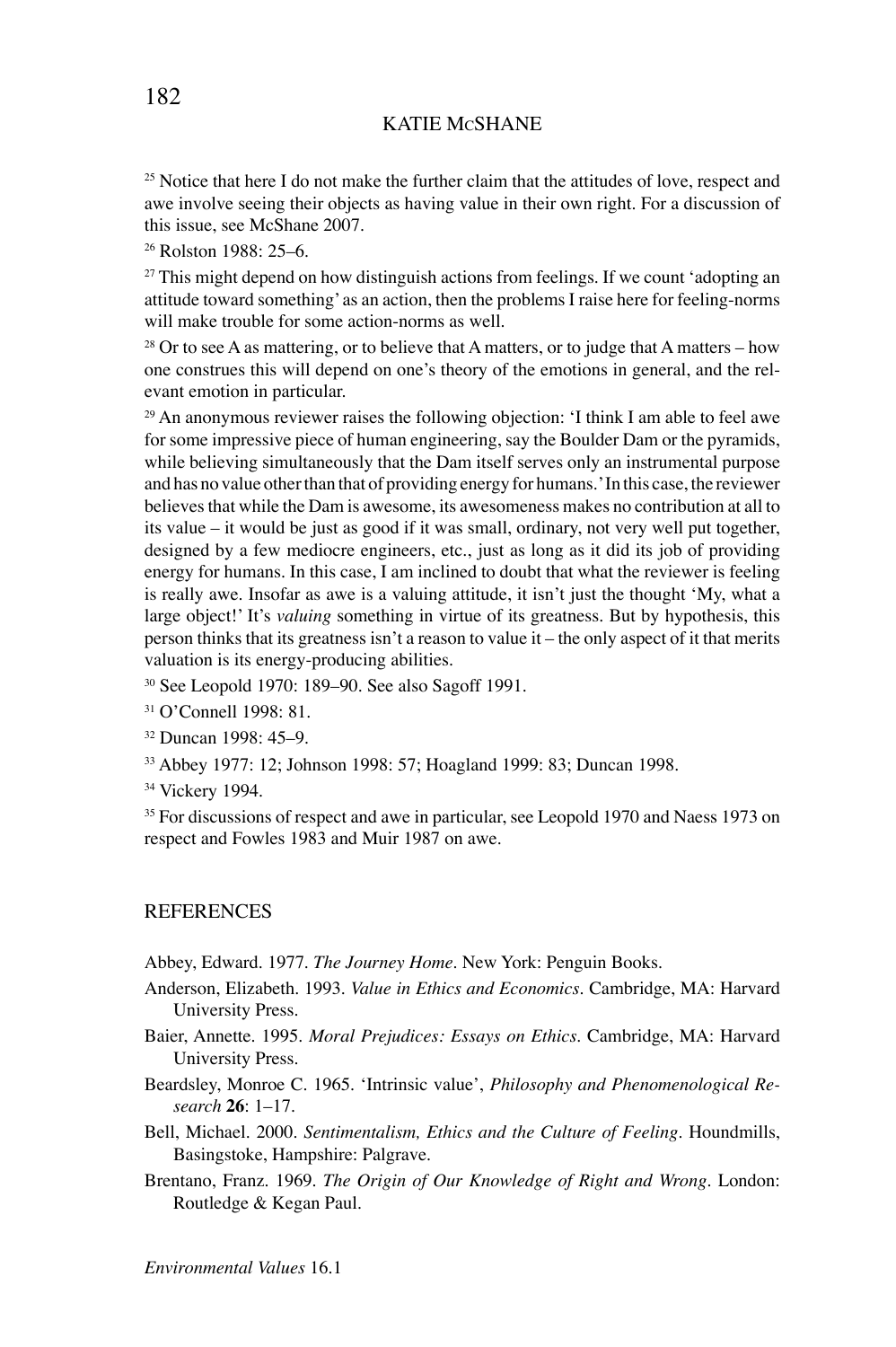- Callicott, J. Baird. 1984. ʻNon-anthropocentric value theory and environmental ethics', *American Philosophical Quarterly* **21**: 299–309.
- Callicott, J. Baird. 1985. ʻIntrinsic value, quantum theory, and environmental ethics', *Environmental Ethics* **7**: 257–275.
- Callicott, J. Baird. 1989a. ʻThe conceptual foundations of the land ethic', in J. Baird Callicott (ed.), *In Defense of the Land Ethic* (Albany: State University of New York Press), pp. 75–99.
- Callicott, J. Baird. 1989b. *In Defense of the Land Ethic*. Albany: State University of New York Press.
- Callicott, J. Baird. 1992. ʻRolston on intrinsic value: a deconstruction', *Environmental Ethics* **14**: 129–143.
- Callicott, J. Baird. 1999. *Beyond the Land Ethic: More Essays in Environmental Philosophy*. Albany: State University of New York Press.
- D'Arms, Justin, and Daniel Jacobson. 2000. ʻSentiment and value', *Ethics* **110**: 722–748.
- Darwall, Stephen. 1995. *The British Moralists and the Internal ʻOught': 1640–1740*. Cambridge: Cambridge University Press.
- Donner, Wendy. 2002. ʻ Callicott on intrinsic value and moral standing in environmental ethics', in Wayne Ouderkirk and Jim Hill (eds.), *Land, Value, Community: Callicott and Environmental Philosophy* (Albany: SUNY Press), pp*.* 99–105.
- Duncan, David James. 1998. ʻThe war for Norman's River', *Sierra* **83**(3): 45–9.
- Fowles, John. 1983. *The Tree*. New York: Ecco Press.
- Gaus, Gerald F. 1990. *Value and Justification: The Foundations of Liberal Theory*. Cambridge: Cambridge University Press.
- Gibbard, Allan. 1990. *Wise Choices, Apt Feelings*. Cambridge, MA: Harvard University Press.
- Goodpaster, K. E. 1979. ʻFrom egoism to environmentalism', in K.E. Goodpaster and K.M. Sayre (eds.), *Ethics and Problems of the 21st Century* (Notre Dame, IN: Notre Dame University Press), pp*.* 21–35.
- Hayward, Tim. 1997. ʻAnthropocentrism: a misunderstood problem', *Environmental Values* **6**: 49–63.
- Hoagland, Edward. 1999. ʻEarth's eye', *Sierra* **84**: 60–65, 82, 83.
- Holland, Alan. 1996. ʻThe use and abuse of ecological concepts in environmental ethics', in N.S. Cooper and R.C.J. Carling (eds.), *Ecologists and Ecological Judgments* (New York: Chapman and Hall), pp*.* 27–41.
- Hursthouse, Rosalind. 1999. *On Virtue Ethics*. Oxford: Oxford University Press.
- Johnson, Trebbe. 1998. ʻThe second Creation story: redefining the bond between religion and ecology', *Sierra* **83**: 53–7.
- Katz, Eric. 1999. ʻA pragmatic reconsideration of anthropocentrism', *Environmental Ethics* **21**: 377–390.
- Leopold, Aldo. 1970. *A Sand County Almanac. With Essays on Conservation from Round River*. New York: Ballantine Books.
- Light, Andrew. 2002. ʻContemporary environmental ethics: from metaethics to public philosophy', *Metaphilosophy* **33**(4): 426–449.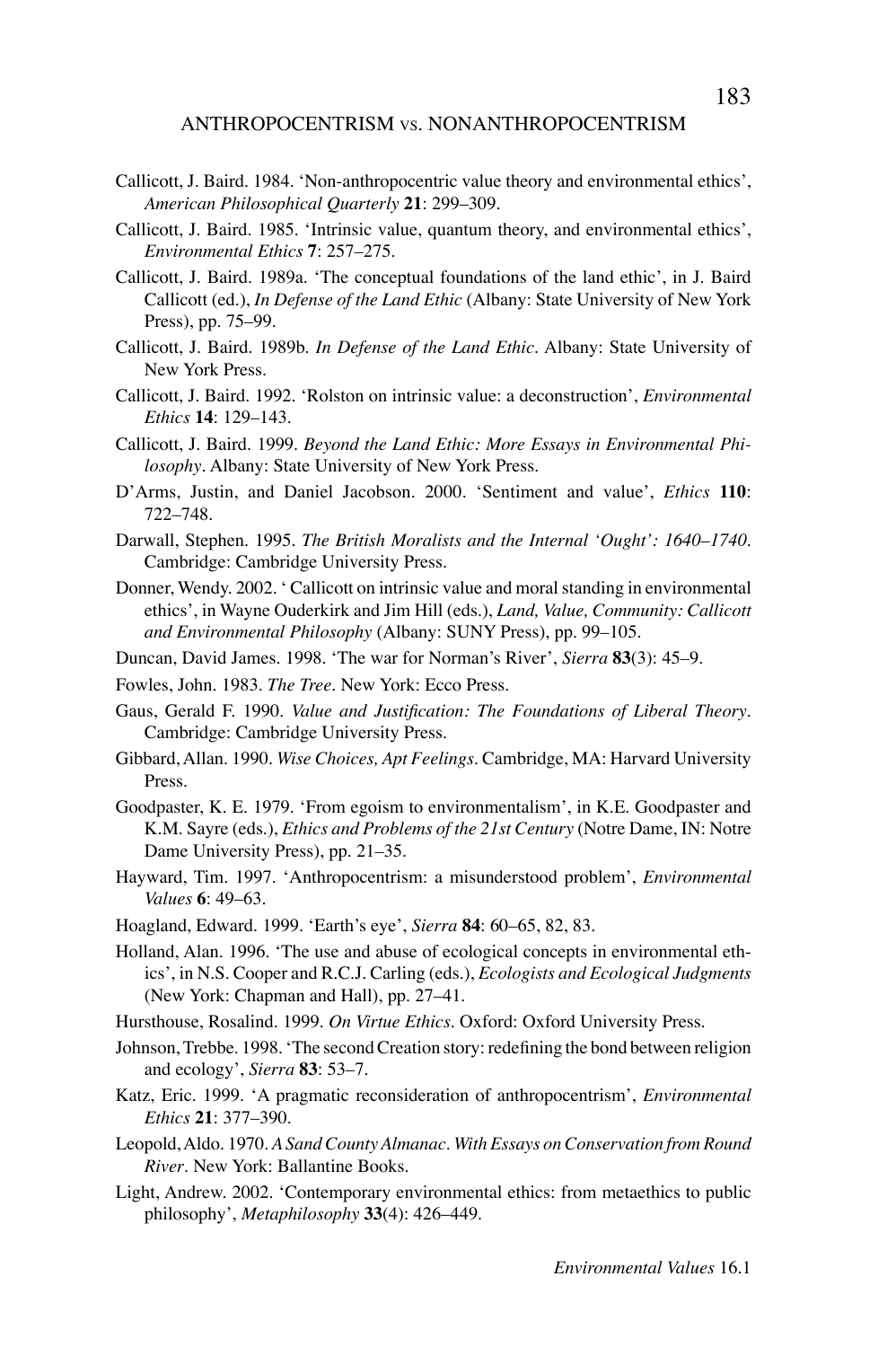- McDowell, John. 1997. ʻValues and secondary qualities', in Stephen Darwall et al. (eds.), *Moral Discourse and Practice: Some Philosophical Approaches* (Oxford: Oxford University Press), pp. 201–213.
- McShane, Katie. 2007. ʻWhy environmental ethics shouldn't give up on intrinsic value', forthcoming in *Environmental Ethics*.
- Muir, John. 1987. *My First Summer in the Sierra*. New York: Penguin Books.
- Murdoch, Iris. 2001. *The Sovereignty of Good*. London: Routledge Classics.
- Naess, Arne. 1973. ʻThe shallow and the deep, long-range ecology movement: a summary', *Inquiry* **16**: 95–100.
- Nichols, Shaun. 2004. *Sentimental Rules: On the Natural Foundations of Moral Judgement*. Oxford: Oxford University Press.
- Norton, Bryan G. 1984. ʻEnvironmental ethics and weak anthropocentrism', *Environmental Ethics* **6**: 131–148.
- Norton, Bryan G. 1987. *Why Preserve Natural Variety?* Princeton: Princeton University Press.
- Norton, Bryan G. 1991. *Toward Unity Among Environmentalists*. New York: Oxford University Press.
- Norton, Bryan G. 1995. ʻWhy I am not a nonanthropocentrist: Callicott and the failure of monistic inherentism', *Environmental Ethics* **17**: 341–358.
- Norton, Bryan G. 1999. ʻPragmatism, adaptive management, and sustainability', *Environmental Values* **8**: 451–466.
- Oakley, Justin. 1992. *Morality and the Emotions*. London: Routledge.
- O'Connell, Nicholas. 1998. ʻOn sacred ground', *Sierra* **83**: 58–61, 81.
- Partridge, Ernest. 1986. ʻValues in nature: is anybody there?' *Philosophical Inquiry* **8**: 96–110.
- Preston, Christopher J. 1998. ʻEpistemology and intrinsic values: Norton and Callicott's critiques of Rolston', *Environmental Ethics* **20**: 409–428.
- Rabinowicz, Wlodek, and Toni Rønnow-Rasmussen. 2004. ʻThe strike of the demon: on fitting pro-attitudes and value', *Ethics* **114**: 391–423.
- Regan, Tom. 1981. ʻThe nature and possibility of an environmental ethic', *Environmental Ethics* **3**: 19–34.
- Regan, Tom. 1992. ʻDoes environmental ethics rest on a mistake?' *Monist* **75**: 161– 182.
- Rolston, Holmes, III. 1982. ʻAre values in nature subjective or objective?' *Environmental Ethics* **4**: 125–151.
- Rolston, Holmes, III. 1983. ʻValues gone wild', *Inquiry* **26**: 181–207.
- Rolston, Holmes, III. 1988. *Environmental Ethics*. Philadelphia: Temple University Press.
- Routley, Richard, and Val Routley. 1979. ʻAgainst the inevitability of human chauvinism', in K.E. Goodpaster and K.M. Sayre (eds.), *Ethics and Problems of the 21st Century* (Notre Dame, IN: University of Notre Dame Press), pp*.* 36–59.
- Sagoff, Mark. 1991. ʻZuckerman's Dilemma: a plea for environmental ethics', *Hastings Center Report* **21**(5): 32–40.